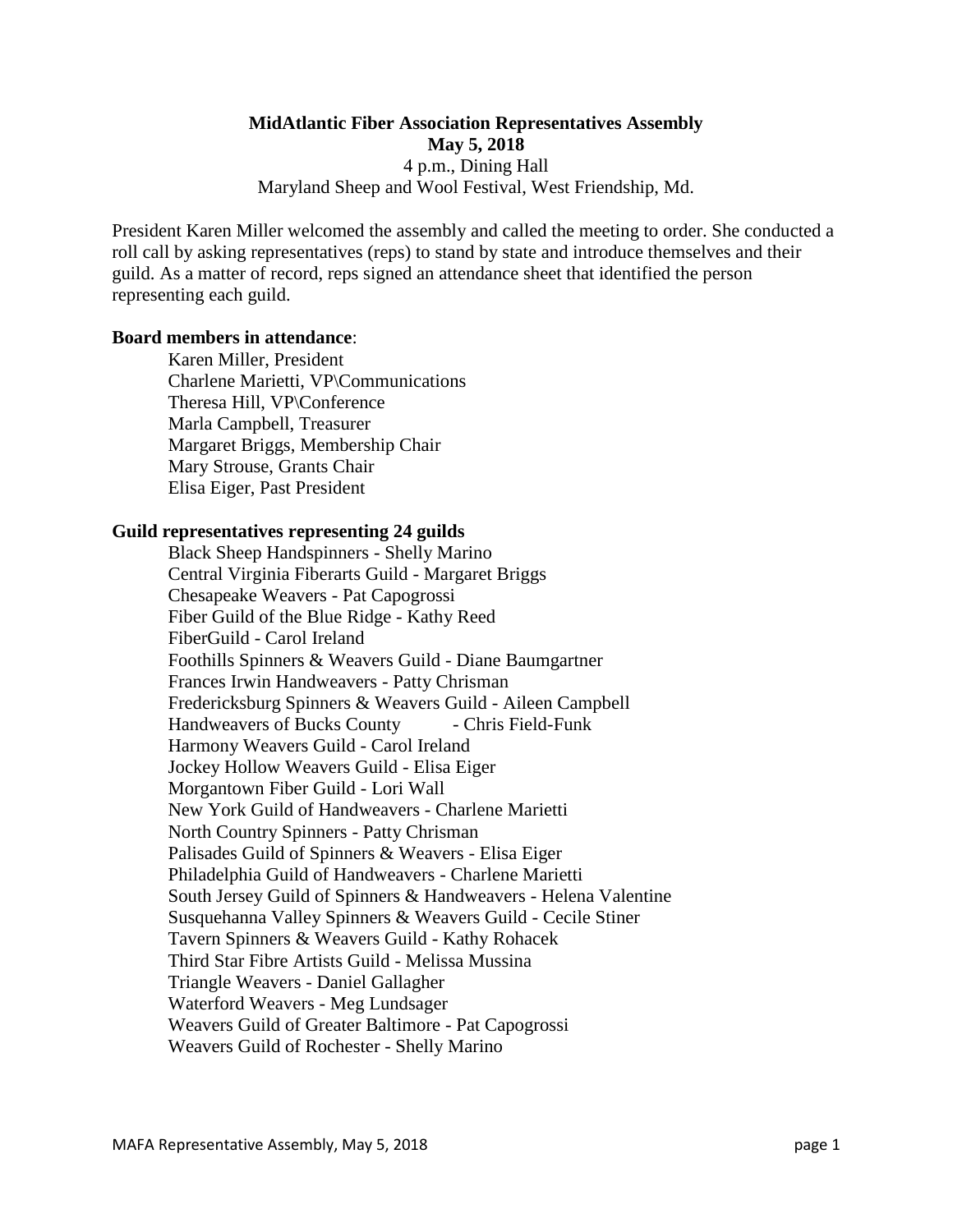The minutes of the October 2017 reps' meeting were approved.

## **Officer reports:**

**President Karen Miller** provided a general overview of MAFA, the organization. She also noted that we need another member or two on the Nominating Committee and urged representatives to volunteer for that and/or to think about joining the board in 2019.

**Treasurer Marla Campbell** reported that we have current assets of \$153,172.95 and since this is not a conference year, our only large liability is \$650 for 2018 grant funding.

**VP of Communications Charlene Marietti** provided updates on the new website, which is in progress, and thanked the reps for their roles in providing continuing support for the social media channels.

**2019 Conference Chair Theresa Hill** discussed progress of the 2019 Conference Committee, which had met earlier in the day, and focused on volunteer positions yet to be filled.

**2019 Conference Organizers Still Needed** (one or two people) are:

- Goody bag coordinator
- Vendor prizes and other give-aways
- Instructor book signings
- Signage
- Skein competition
- Spinning games

A discussion about the goody bags ensued to explain them to reps unfamiliar with the concept and the process.

- $\circ$  In summary, a 'goody' is a small fiber-related item provided by member guilds to be included in conference attendee tote bags. Member guilds often make these items as a program at some point in the year. They are collected at the Maryland Sheep and Wool Festival reps' meeting the year of the conference or mailed to the coordinator.
	- The coordinator's team sorts the donations and makes up small plastic bags with about five different 'goodies' to be added to the tote bags when they are stuffed at the conference location.
	- About 500 bags will need to be filled.

**Grants Chair Mary Strouse** provided information, opportunities, and updates on committee members, grant submission timelines, and fellowships.

- **Composition and structure of the committee**
	- o Stressing the value of rotating service time on the committee and with a goal of service time on the committee of four to five years, Mary noted that positions will open in January 2019.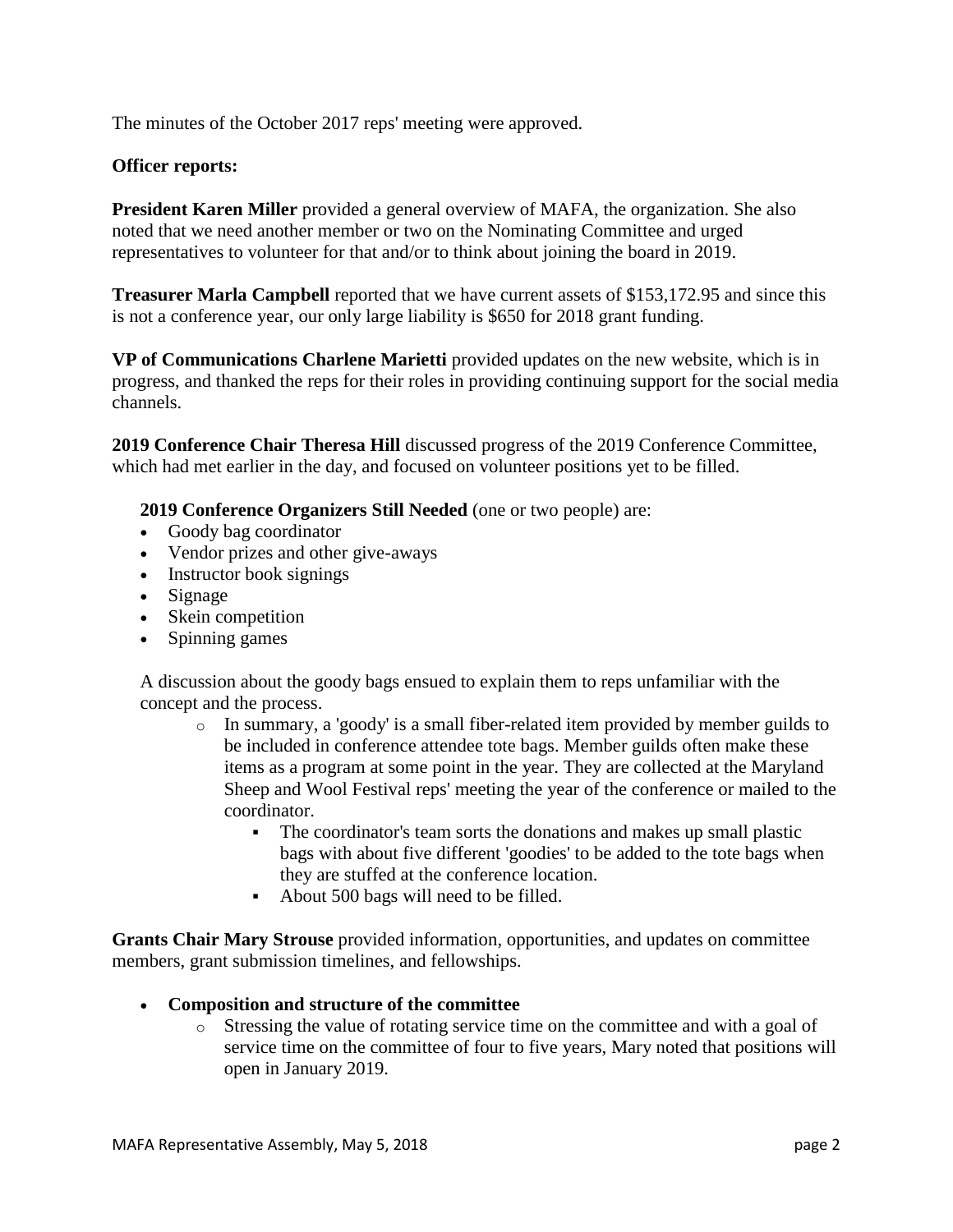- o She asks reps to help find and identify people interested in serving on the committee. (Those interested should contact Mary.)
- **Description of eligible organizations and goal of grants**
	- o Grants are not restricted to guilds and may include other organizations that provide educational outreach in the fiber arts, as described in the grants section of the website.
- **Changes in grant application deadlines and grant timeline**
	- o In summary: Grant application submissions begin Sept. 1 and continue through Nov. 1.
	- o Decisions to be made Jan. 15 and awardee programs can begin.
	- o Reports due Dec. 31 of grant year.

# • **Fellowship application update**

o Fellowship applications open concurrently with conference registration. (See website for full details.)

## **Membership Chair Margaret Briggs**

- Announced the new groups.io site for MAFA reps and advised them to watch for email invitations to join the group.
- Provided updated membership information: 44 member guilds and 58 associates.
- This is a dues year, so reps will get a dues reminder this summer along with a request for their updated membership list.

#### **Other new business**

Karen Miller discussed the role of the MAFA reps. See the new job description at the end of these minutes.

Convergence: MAFA has been invited to participate in an informational meet-and-greet at Convergence 2018. We need a volunteer to man our table there. Contact Karen if you are able to help us out.

The meeting was adjourned at 4:58 p.m.

Respectfully submitted, Charlene Marietti